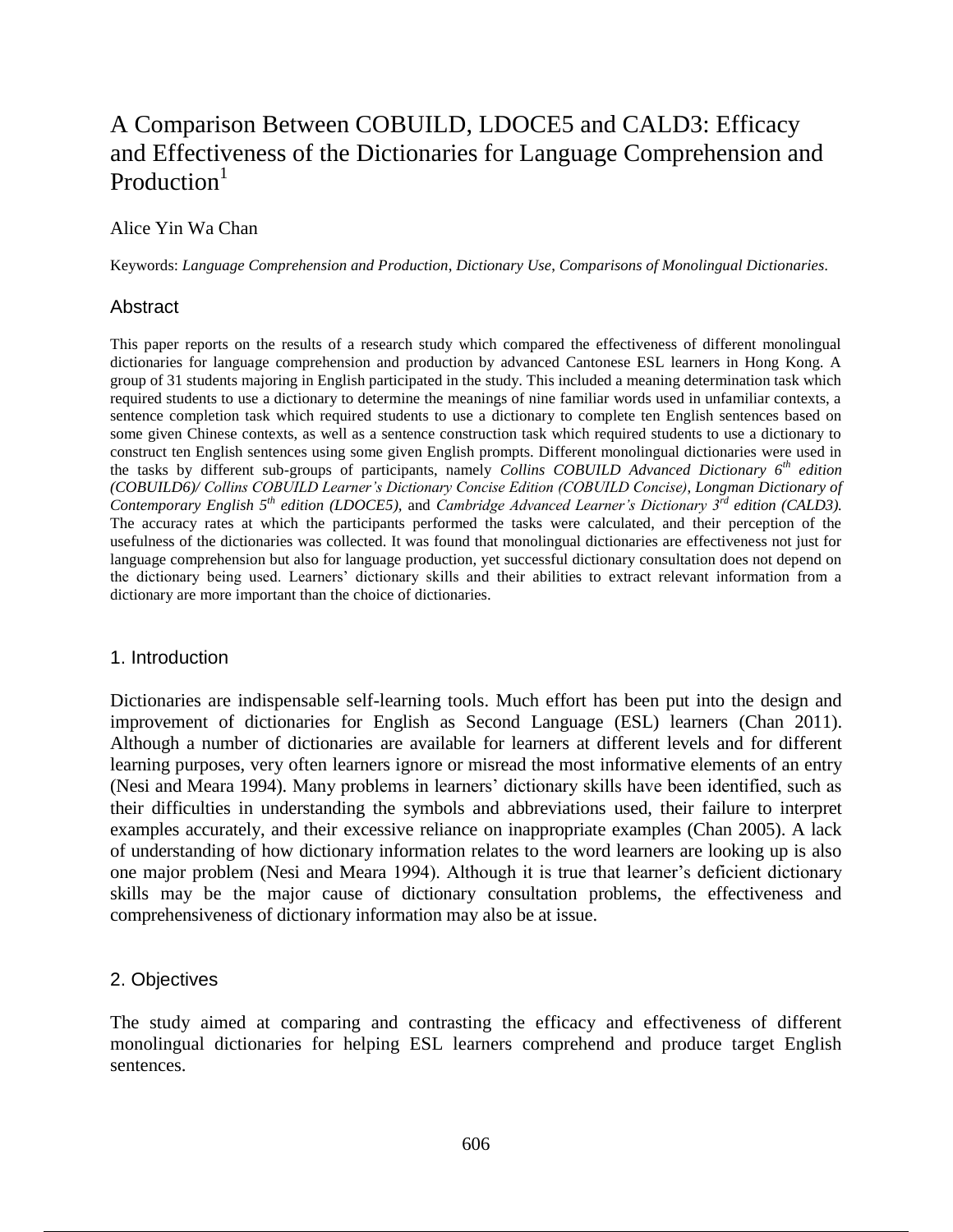## 3. Participants

Thirty-one participants participated in the study, including eight males and twenty-three females. They were all English majors at a local university. Their ages ranged from twenty to twenty-four at the time of the study: one year 1 student, eleven year 2 students, and nineteen year 3 students. Twenty of them had learnt English for fifteen to nineteen years and eleven had learnt English for twenty years or above.

## 4. Procedures

The students participated in three dictionary consultation tasks, including a meaning determination task which required students to use a dictionary to determine the meanings of nine familiar words used in unfamiliar contexts, a sentence completion task which required students to use a dictionary to complete ten English sentences based on some given Chinese contexts, as well as a sentence construction task which required students to use a dictionary to construct ten English sentences using some given English prompts. In each task, the participants were divided into three groups, with each group using a different monolingual dictionary and doing a different self-reporting protocol, namely introspective written questionnaires, retrospective written questionnaires, and think-aloud verbal recordings. The monolingual dictionaries used in the tasks included *Collins COBUILD Advanced Dictionary 6th edition (COBUILD6)/ Collins COBUILD Learner's Dictionary Concise Edition (COBUILD Concise)*, *Longman Dictionary of Contemporary English 5th edition (LDOCE5),* and *Cambridge Advanced Learner's Dictionary 3rd edition (CALD3)*. The groupings of the participants in the three tasks were done in a way that all students had a chance to use all the different dictionaries and to be engaged in all the three different self-reporting protocols. The numbers of participants using a certain dictionary in a certain task were comparable (about ten to eleven in each group)

For the Meaning Determination Task, the participants were given a total of nine sentences and asked to determine the most appropriate meaning of the italicized expression in each sentence with the use of a dictionary by circling the correct answer from a list of five choices. For each sentence, the target lexical item for dictionary consultation was also underlined. For the Sentence Completion task, a sentence context was invented and given in written Chinese for a total of ten target words. The target English words and some parts of the corresponding English sentences were also given. The participants had to complete the sentences with the help of a monolingual dictionary. For the Sentence Construction task, three to four prompts, one of which being a target word, were given to the participants for a total of ten target words. They had to use the given prompts to construct a grammatical and meaningful English sentence with the help of a monolingual dictionary, making whatever changes to the prompts deemed necessary but following the order of the prompts (see Appendix for some sample sentences used).

# 5. Self-Reporting Protocols

The Introspective Questionnaires aimed at soliciting the participants' instant and detailed feedback on the way a certain dictionary entry helped them in making a decision. Of relevance to the objectives of the present study were forced-choice questions requiring the participants to report on their feelings when they ended a search, as well as open-ended questions requiring the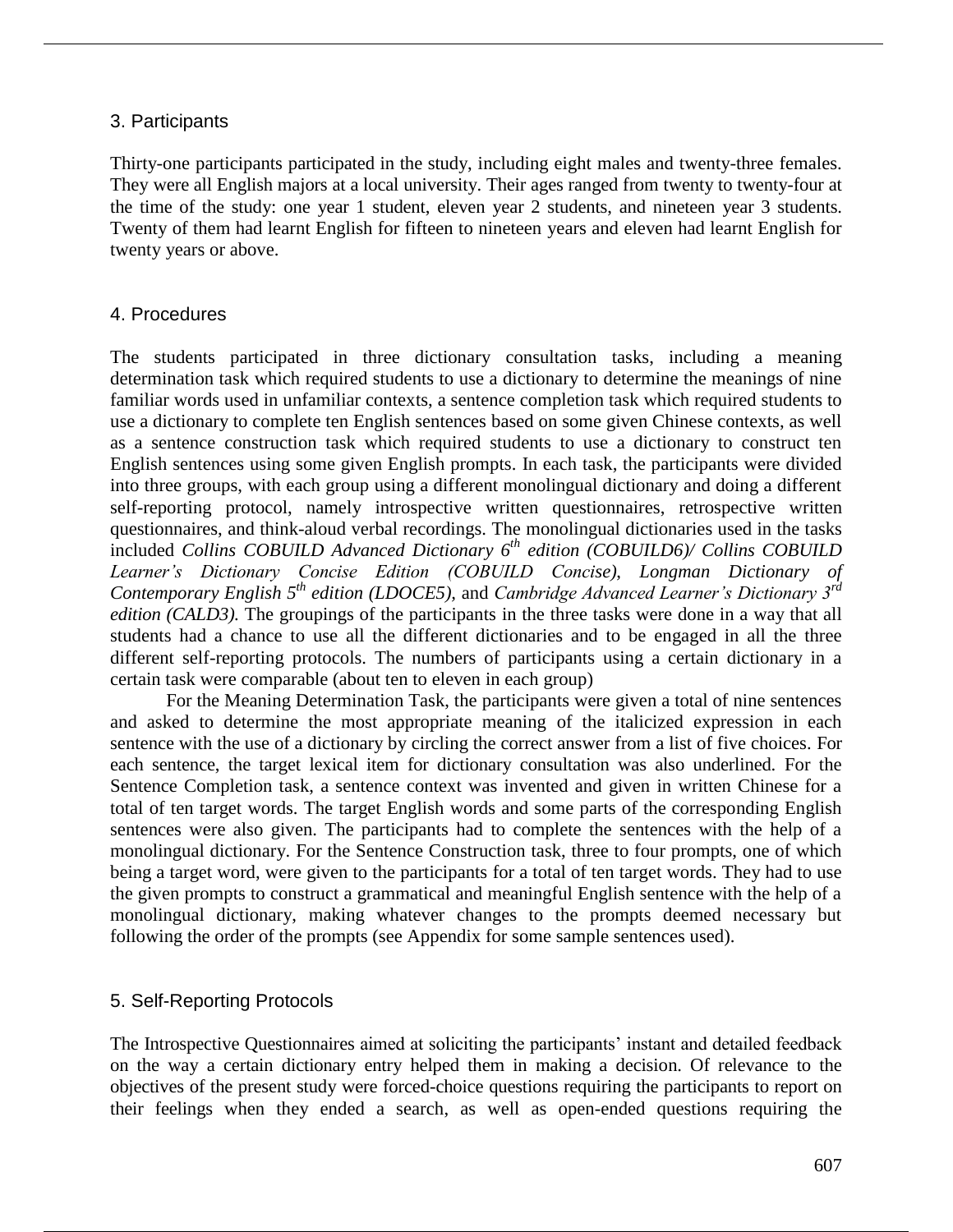participants to write out the information they used to make a final decision and the ways in which such information showed that their decisions were correct, to account for the reasons why they were doubtful about their decisions, and to report on the difficulties, if any, they encountered. All the questions were given in written English and all the participants responded in written English.

The participants in the Think-aloud group were instructed to record the whole of their decision-making processes during dictionary consultation using whatever language they were comfortable with in a sound-proof room. The whole process of searching for the appropriate examples and/or definitions, deciding on the appropriate examples and/or definitions, and making decisions on the correct meanings or usage of the target words, was recorded.

The Retrospective Questionnaires completed immediately after the participants had finished one whole task aimed at investigating their general evaluation of the usefulness of the dictionary or its different parts and other information not relevant to the scope of the present study. All the questions were given in written English and all the participants responded in written English.

## 6. Target Words

Different words were targeted in the different dictionary consultation tasks. For the Meaning Determination Task, all the words included were simple words familiar to advanced ESL learners rather than new or exotic words, such as *occur, charge*, but they all had (subtly) different meanings when used in different grammatical contexts. The grammatical contexts appearing in the given sentences were largely contexts less familiar to Hong Kong ESL learners.

For the Sentence Completion Task, the target words included were also simple English words familiar to advanced ESL learners, but the uses of the words necessitated by the Chinese contexts were again mostly unfamiliar to Hong Kong ESL learners or often misused. To ensure that the completed English sentences matched the Chinese contexts, the participants had to use the target words correctly with appropriate grammatical associations, such as the correct choice of prepositions, the correct choice of phrasal verb particles, or verb complementation, etc.

For the Sentence Construction Task, the target words included were often misused by Hong Kong Cantonese ESL learners (Bunton 1989, 1994, Heaton and Turton 1987, Jenkins 1990). The grammatical patterns focused on included the choice of prepositions for a certain target noun (e.g. knowledge *of*), or the use of a target verb in a certain transitivity pattern (e.g. befriend).

## 7. Data Analysis

The participants' performance in the various dictionary consultation tasks, as well as their reports in the written and verbal self-reporting protocols, was analyzed to uncover the effectiveness of the various dictionaries used. For the dictionary consultation tasks, the accuracy rates at which the students accomplished the tasks using a certain dictionary were calculated. For the written and verbal self-reporting protocols, the participants' explicit reference to the dictionary's special features, such as boldface, capitals, symbols, etc., as well as their explicit complaints about the lack of certain information in a dictionary, and their subjective opinions of the overall usefulness of the dictionaries, were also analyzed and compared.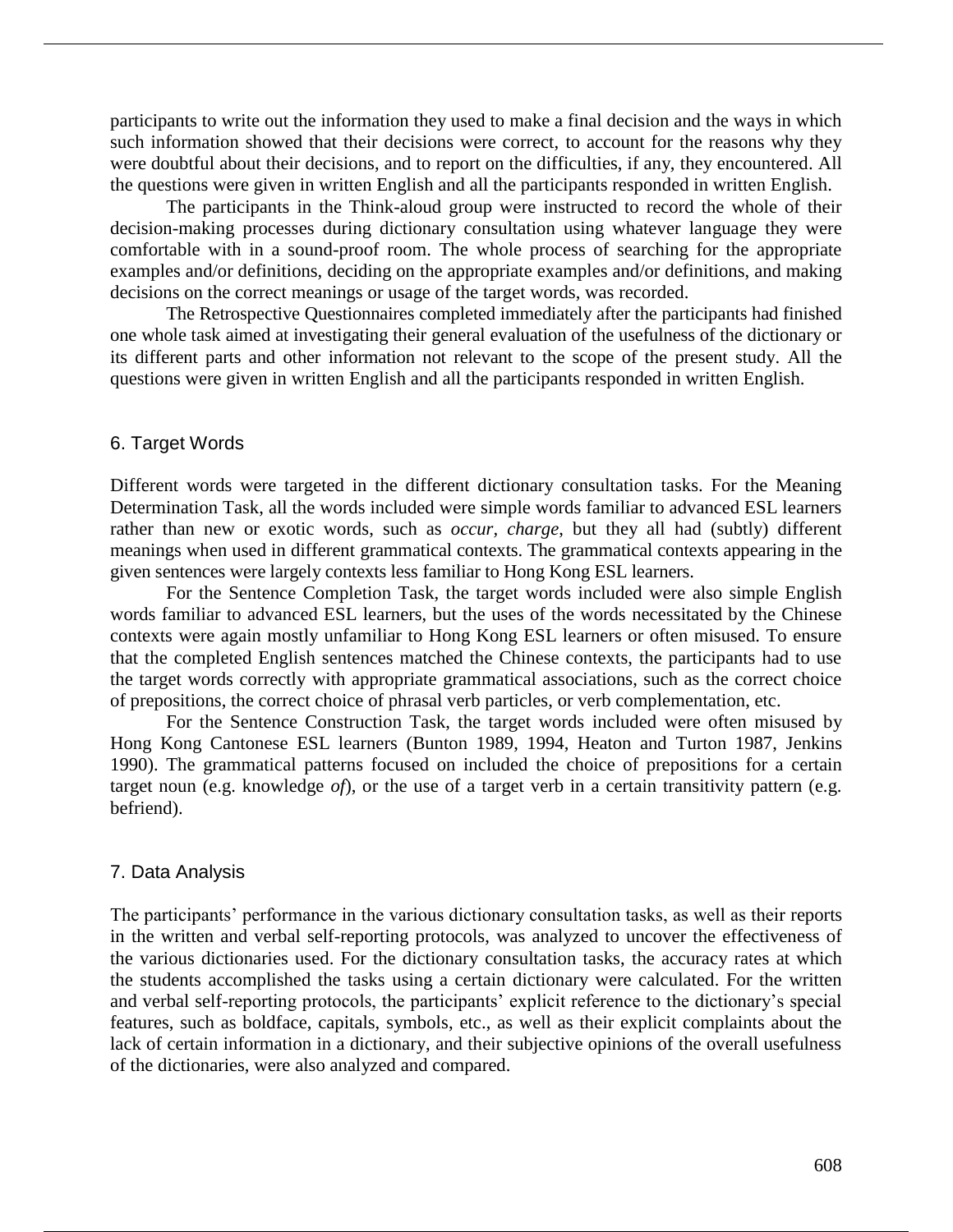#### 8. Results

The accuracy rates at which the participants accomplished the dictionary consultation tasks using the different dictionaries were comparable, with an overall accuracy rate of 72.3% for all the three tasks for CALD3, an overall accuracy rate of 71.2% for COBUILD and an overall accuracy rate of 71.8% for LDOCE5. When individual tasks were analyzed, the accuracy rates were also comparable: For the Meaning Determination Task, the accuracy rates for CALD3, COBUILD and LDOCE5 were 64.4%, 65.7%, and 50.5%, for the Sentence Completion Task, the accuracy rates were 74.5%, 73%, and 79%, and for the Sentence Construction Task, the accuracy rates were 76.4%, 75% and 84.5% respectively. Despite these comparable figures, a number of participants (a total of four) using LDOCE5 achieved a very low accuracy rate of 40% or below. This pattern was not found in the performance of any participants using the other two dictionaries.

The majority of the participants relied on and made explicit reference to the definitions and examples in the dictionaries for completing the language comprehension and production tasks. Although different special features (e.g. bold, capitals, special symbols) were used in the different dictionaries, only a minority of these features were made explicit reference to in the participants' dictionary consultations. A detailed analysis of the introspective written questionnaires and the think-aloud verbal reports revealed that only 1.5% of the dictionary consultations made reference to the use of boldface in CALD3, 2.5 % to that in COBUILD, and 11.9% to that in LDOCE5. 8% of the consultations made reference to the use of capitals in CALD3, 0% to that in COBUILD, and 1% to that in LDOCE5. 0% of the consultations made reference to the use of special symbols in CADL3 and COBUILD, whereas 5.5% made reference to that in LDOCE5.

Examples of reference making to boldface included reports such as "Just now the second phrasal verb *frighten away* are in bold (Sentence Completion, dictionary used: *LDOCE5*)", examples of reference making to capitals included the words in capitals given by different participants in explaining the information which led them to the decisions, and examples of reference making to special symbols included reports such as " $\triangle$  (caution) Do not say that something 'comprise of' things or people**.** (Sentence Construction, dictionary used: LDOCE5).

Also a minority of the participants were not satisfied with the information included in the different dictionaries and complained about the lack of information or their unclear presentations. 0.5% of the dictionary consultations using CALD3, 2% using COBUILD and 0.5% using LDOCE5 included explicit verbal/written complaints by the participants. Examples of complaints included reports such as "Actually there is no example of this usage in the entry, I have to guess whether I should use *of* or *for* after *monument* in the task (Sentence Completion, dictionary used: *COBUILD*)".

Regarding the overall usefulness of the dictionaries used, 81.8%, 80% and 63.6% of the participants found CALD3, COBUILD and LDOCE5 extremely useful or very useful. While no participants regarded CALD3 and LDOCE5 not very useful or not useful at all, 20% of those using COBUILD had that feeling. 68.9% and 68% of the participants using CALD3 and COBUILD were sure that their decisions were correct, but a higher proportion of 83.6% of those using LDOCE5 were sure about their decisions.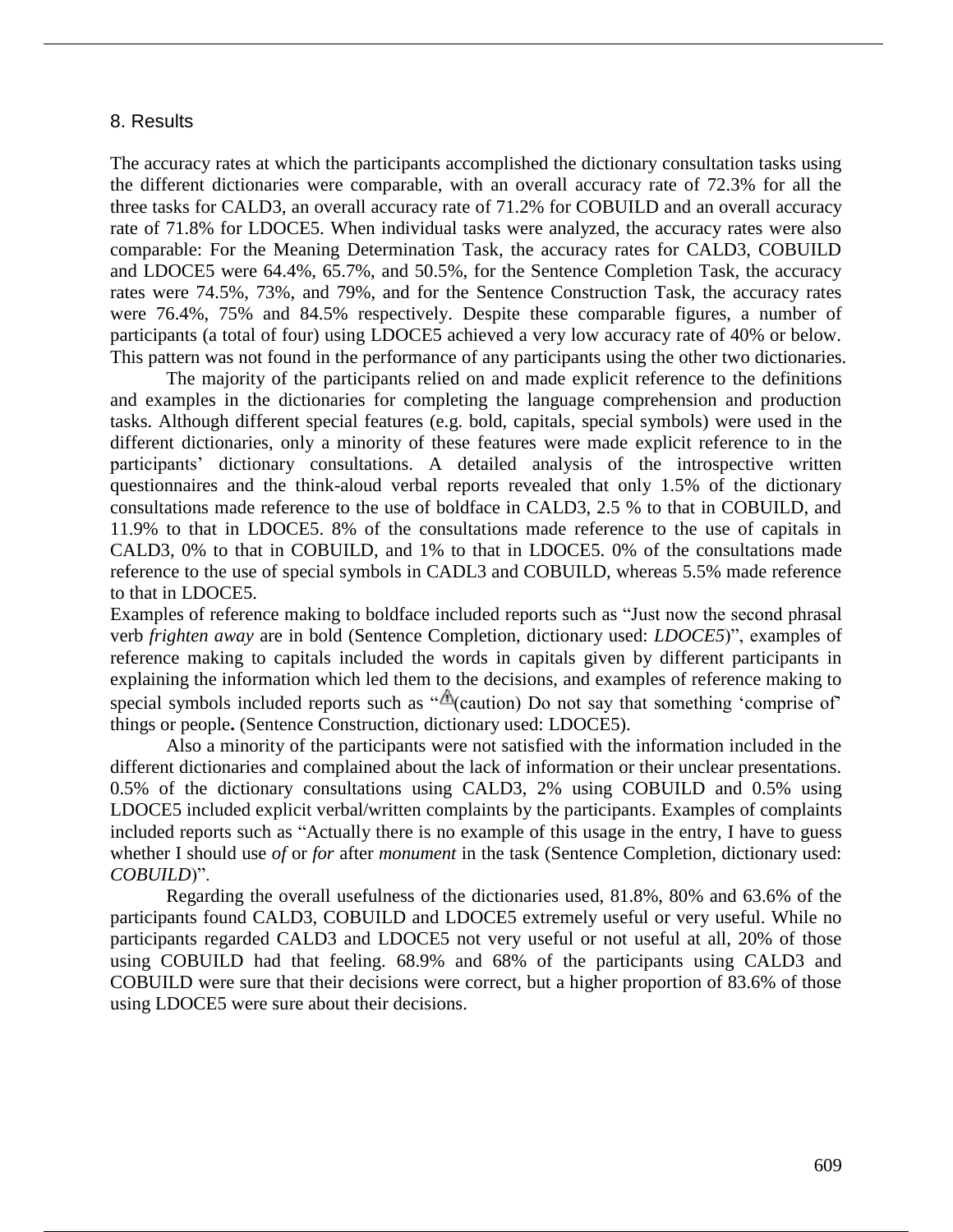#### 9. Discussion

It can be seen from the above results that a monolingual dictionary is useful in helping learners determine word meanings and word usage, yet the successfulness of dictionary consultation does not depend on the dictionary being used. None of the three monolingual dictionaries used in the study, which are all popular monolingual dictionaries used in Hong Kong, is more or less effective than the others. Though learners' dictionaries are more often used for meaning seeking purposes (Chan 2005), their effectiveness is not just limited to language comprehension but is equally effective for language production.

Different special features, such as boldface, capitals and special symbols, are adopted by different dictionaries, yet explicit reference to such special features is very rare, if any, because learners rely mostly on the definitions and examples for helping them solve their learning problems. The clarity and comprehensiveness of dictionary definitions or examples are of greater concern to most learners and are much more frequently attended to, and learners' dictionary skills and their abilities to extract relevant information from dictionary examples and definitions are more important than the choice of dictionaries. Lexicographers are suggested to enrich their inventory of examples and definitions to enhance the effectiveness of their dictionaries. Relevant explicit grammatical information should be given emphasis, and more eye-catching special features or highlighting techniques should be used to attract users' attention. A general guideline for lexicographers is that dictionary compilation should be user-sensitive and guided by learneroriented empirical research.

## 10. Conclusion

This paper has reported on the results of a research study which investigated the effectiveness of CALD3, COBUILD and LDOCE5 for helping advanced Cantonese ESL learners determine word meanings and word usage. It is found that the successfulness of dictionary consultation is not contingent on the choice of dictionaries. Despite possible differences in the inclusion and presentation of information, learners find the different dictionaries equally useful. Further research is needed to investigate the use of monolingual dictionaries by learners of other linguistic backgrounds, such as those at a lower English proficiency level. It may also be enlightening to conduct research studies which compare the effectiveness of bilingualized dictionaries (Hartmann and James 1998) and monolingual dictionaries for language comprehension and production, as bilingualized dictionaries contain examples and definitions in the source language (i.e. learners' mother tongue) and may be beneficial or detrimental to learners' learning process.

## **Note**

 $1$ The work described in this article was fully supported by City University of Hong Kong (CityU Strategic Research Grant Number: 7008005)**.** The support of the university is acknowledged. I would also like to thank all the respondents of the survey for their participation and my research assistant for her administrative help.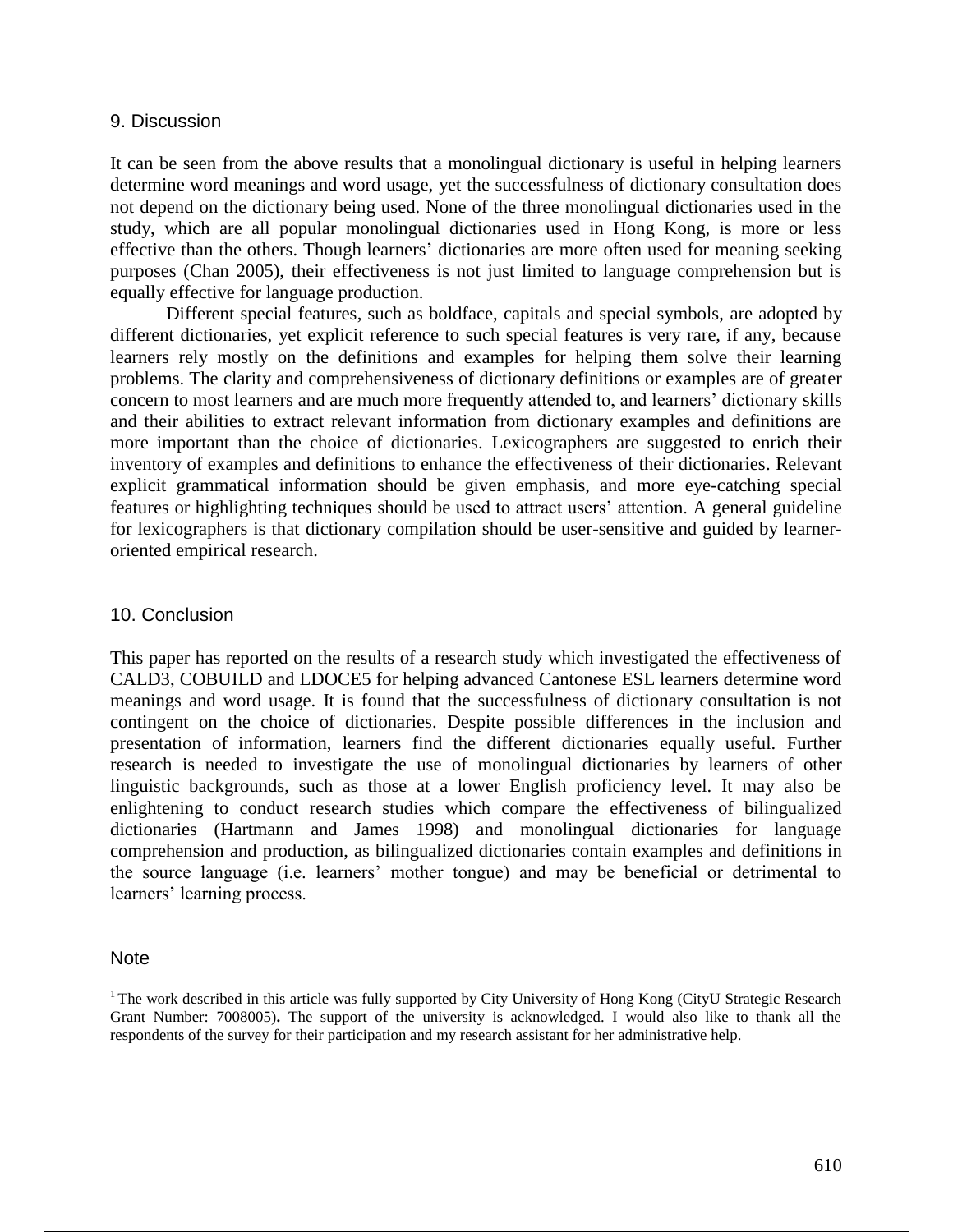## References

#### **A. Dictionaries**

- *Cambridge Advanced Learner's Dictionary***.** (Third Edition.) 2008. Cambridge: Cambridge University Press.
- *Collins COBUILD Learner's Dictionary***.** (Concise Edition.) 2003. Glasgow: HarperCollins Publishers.
- *Collins COBUILD Advanced Dictionary.* (Sixth Edition.) 2009. Boston, MA: Heinle Cengage Learning.
- **Mayor, M. (ed.) 2009.** *Longman Dictionary of Contemporary English*. (Fifth Edition.) Harlow, England: Pearson/Longman.

#### **B. Other literature**

**Bunton, D. 1989.** *Common English Errors in Hong Kong*. Hong Kong: Longman.

- **Bunton, D. 1994.** *Common Social English Errors in Hong Kong: a Guide to Polite English*. Hong Kong: Longman.
- **Chan, A.Y.W. 2005.** 'Tactics Employed and Problems Encountered by University English Majors in Hong Kong in Using a Dictionary.' *Applied Language Learning* 15.1&2: 1–28.
- **Chan, A.Y.W. 2011.** 'Bilingualized or Monolingual dictionaries? Preferences and Practices of Advanced ESL Learners in Hong Kong.' *Language, Culture and Curriculum* 24.1: 1–21.
- **Hartmann, R.R.K. and G. James 1998.** *Dictionary of Lexicography*. (First Edition.) London, New York: Routledge.
- **Heaton, J.B. and N.D. Turton 1987.** *Longman Dictionary of Common Errors*. Essex: Longman.

**Jenkins, G. 1990.** *English Problem Words.* Hong Kong: The Commercial Press.

**Nesi, H. and Meara, P. 1994.** 'Patterns of Misinterpretation in the Productive Use of EFL Dictionary Definitions.' *System* 22.1: 1–15.

## Appendix

## **Sample Sentences Used in the Dictionary Consultation Tasks**

#### *Meaning Determination Task (Target words underlined)*

- 1. The minister *is alive to* the responsibility of his position.
	- A. is not dead to
	- B. is happy about
	- C. continues to take
	- D. realizes
	- E. I don't know.
- 2. It didn't *occur to him* that his wife had an affair.
	- A. come into his mind.
	- B. surprise him
	- C. happen.
	- D. appear to him.
	- E. I don't know.